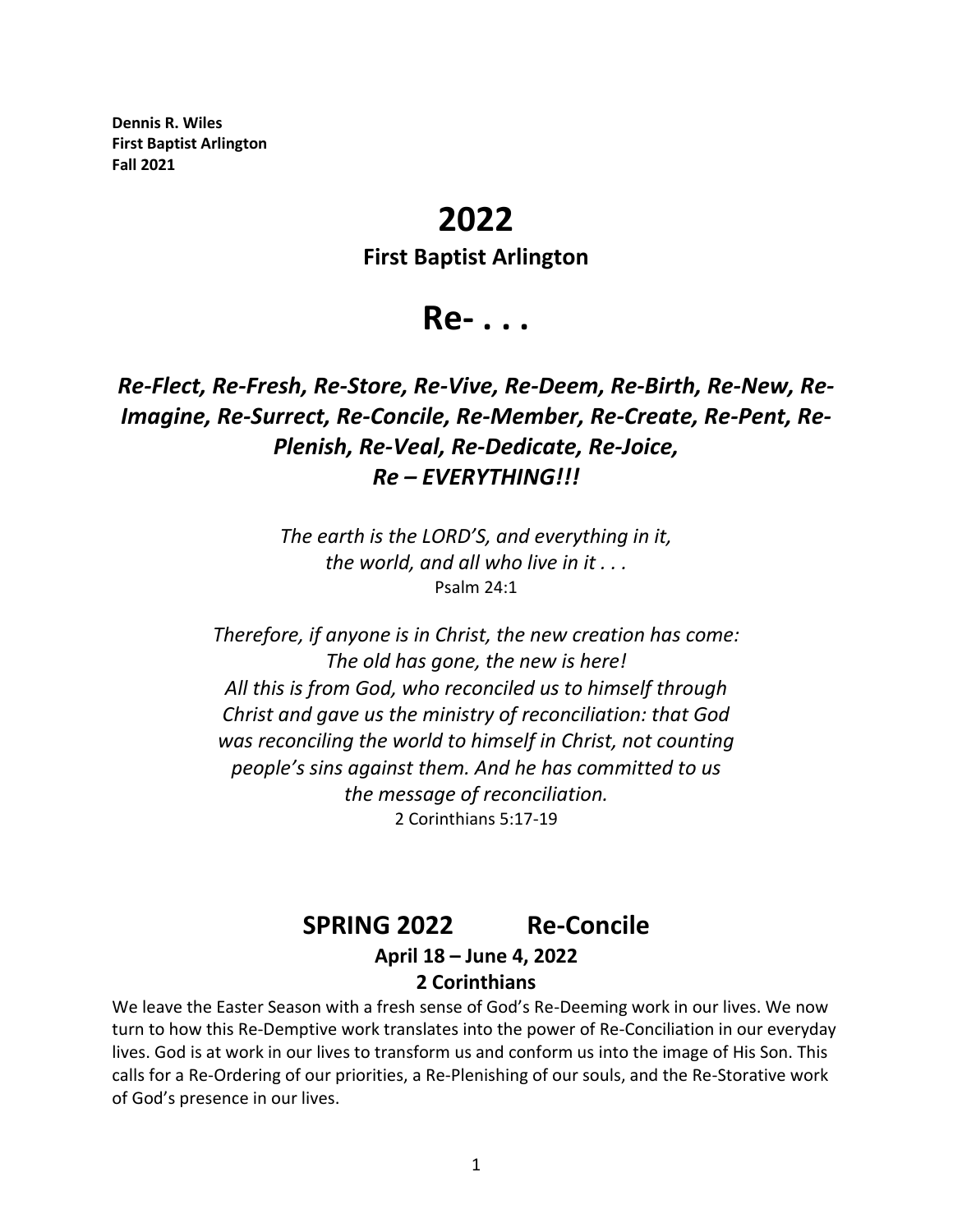We will read through and Re-Flect upon the Book of 2 Corinthians. Although this particular letter has some harsh elements to it, it also contains some incredible insights for today's Christians. As God draws us to Himself in a relationship, He commissions us to reflect His reconciling work throughout our entire lives.

| April 24, 2022:      | <b>Re-Plenished by God's Comfort</b> |                              |  |
|----------------------|--------------------------------------|------------------------------|--|
|                      | 2 Corinthians 1:3-7                  |                              |  |
|                      | <b>Daily Bible Readings</b>          |                              |  |
|                      | April 24:                            | 2 Corinthians 1:1-11         |  |
|                      | April 26:                            | 2 Corinthians 1:12-22        |  |
|                      | April 27:                            | 2 Corinthians 1:23-2:11      |  |
|                      | April 28:                            | 2 Corinthians 2:12-3:6       |  |
|                      | April 29:                            | 2 Corinthians 3:7-18         |  |
|                      | April 30:                            | <b>Re-Flection</b>           |  |
| <u>May 1, 2022:</u>  |                                      | <b>God's Glory Re-Stored</b> |  |
|                      | 2 Corinthians 3:7-18                 |                              |  |
|                      | <b>Daily Bible Readings</b>          |                              |  |
|                      | May $2:$                             | 2 Corinthians 3:7-18         |  |
|                      | May $3:$                             | 2 Corinthians 4              |  |
|                      | <b>May 4:</b>                        | 2 Corinthians 5:1-10         |  |
|                      | <b>May 5:</b>                        | 2 Corinthians 5:11-6:2       |  |
|                      | <b>May 6:</b>                        | 2 Corinthians 6:3-13         |  |
|                      | <b>May 7:</b>                        | <b>Re-Flection</b>           |  |
| <u>May 8, 2022</u> : |                                      | <b>Re-Directed by Faith</b>  |  |
| <b>Mother's Day</b>  | 2 Corinthians 5:6-10                 |                              |  |
|                      | <b>Daily Bible Readings</b>          |                              |  |
|                      | <b>May 9:</b>                        | 2 Corinthians 5:1-10         |  |
|                      | <b>May 10:</b>                       | 2 Corinthians 6:14-7:1       |  |
|                      | May 11:                              | 2 Corinthians 7:2-16         |  |
|                      | <b>May 12:</b>                       | 2 Corinthians 8:1-15         |  |
|                      | May 13:                              | 2 Corinthians 8:16-9:5       |  |
|                      | May 14:                              | <b>Re-Flection</b>           |  |
| May 15, 2022:        | <b>Re-Conciled!</b>                  |                              |  |
|                      | 2 Corinthians 5:11-21                |                              |  |
|                      | <b>Daily Bible Readings</b>          |                              |  |
|                      | May 16:                              | 2 Corinthians 5:11-6:2       |  |
|                      | May 17:                              | 2 Corinthians 9:6-15         |  |
|                      | May 18:                              | 2 Corinthians 10:1-11        |  |